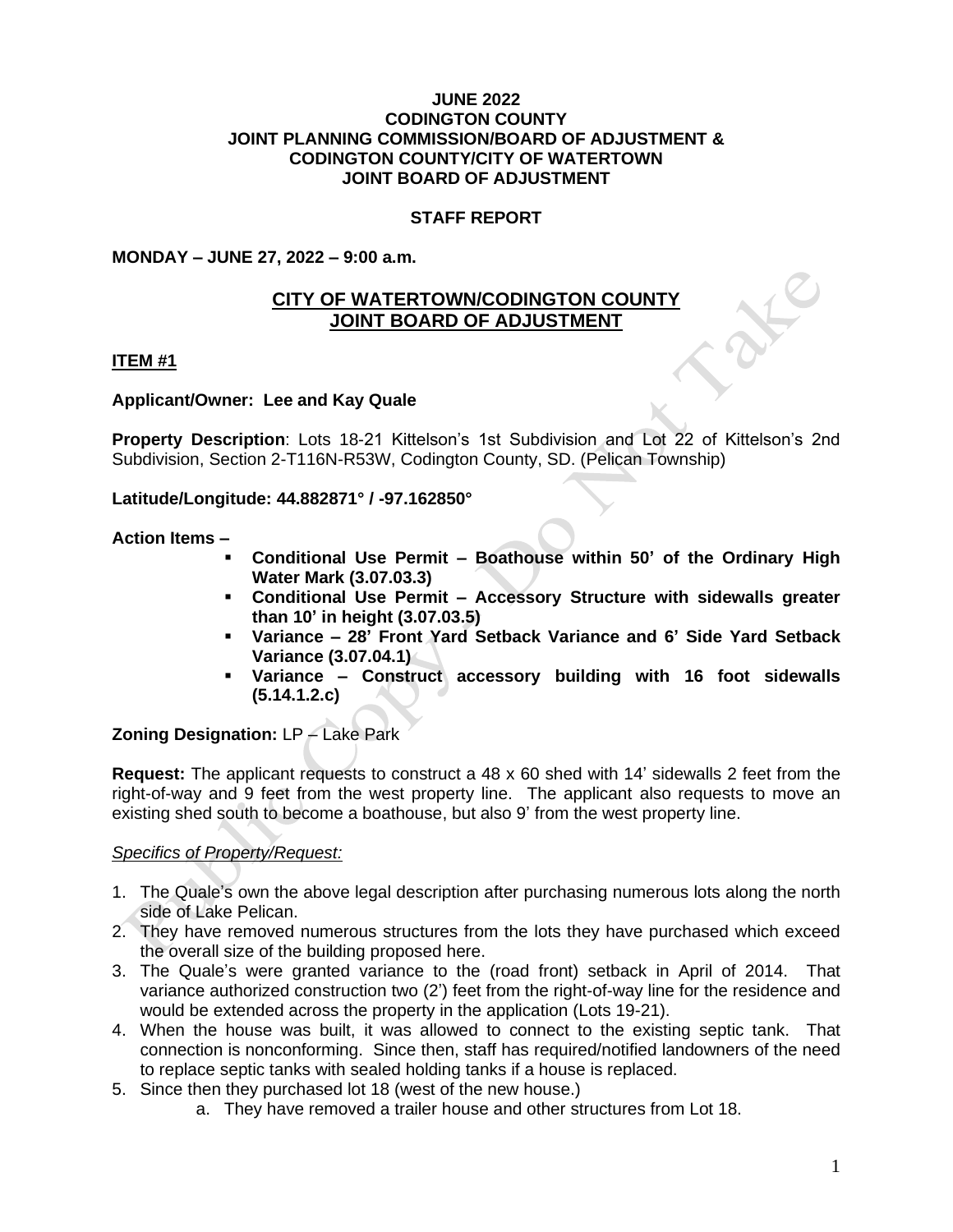- 6. They intend to move the current 24 x 36 shed located approximately 5' from the west property line and 12' from the north (right-of-way) line (currently) to be 9' from the west property line and 25' from the ordinary high water mark.
- 7. After moving the shed to become a boathouse, they hope to construct a 48 x 60 shed for personal storage west of the house, near the same location the current 24 x 36 shed sits. The structure would be:
	- a. 2' (at the closest point) from the Pelican Lane right-of-way.
	- b. 9' from the west property line.
- 8. Pelican Lane is a privately maintained public roadway in which (primarily) the property owners are responsible to maintain the road in front of their own property (similar to a sidewalk in town.)

## *Ordinance/Variance History regarding these requests:*

## *Boathouse within 50' of ordinary high water mark:*

- 1. The structure is proposed to be used for storage of watercraft and other associated materials.
- 2. It will be considered a "dry" boathouse.
- 3. Since the structure is already on site, it is not expected that additional needs for trash, approach/access, signage, screening, lighting, or parking would be necessary.
- 4. The applicant does not intend to include living quarters in the boathouse (the building does not currently have them either.)
- 5. The factor requiring conditional use is the aspect that it will be located less than 50' from the high water mark.
- 6. The applicant intends to construct the structure in accordance with FEMA flood standards (and the Joint Jurisdiction Ordinance) for elevation from the floodplain.
- 7. No additional standards are listed in the ordinance.
- 8. Staff was unable to find examples of boathouses which have been granted conditional use permit since the adoption of Joint Zoning.

## *Accessory structures with sidewalls greater than 10' in height:*

- 1. (Please note: the overall AREA of the shed is a separate question than the sidewall height). The applicant does not intend to include living quarters in the shed and it will be used for personal storage, which qualifies the structure as an accessory structure.
- 2. Since the structure essentially replaces an existing shed, it is not expected that additional needs for trash, approach/access, signage, screening, lighting, or parking would be necessary. It is possible additional screening may be necessary due to the change in height of the structure, but it is notable that the applicant plans on this shed being farther from the neighbor to the west than the current structure sits.
- 3. The applicant intends to construct the structure in accordance with FEMA flood standards (and the Joint Jurisdiction Ordinance) for elevation from the floodplain.
- 4. No additional standards are listed in the Ordinance.
- 5. The Joint Board has granted similar conditional use permits to construct structures with sidewalls greater than 10' in height in the past (Brunick - 2019 and Florey – 2020). It should be noted that those two sheds were on lots across the road from the lake.

*Accessory structures greater than 2,178 sq. ft.:*

1. No standard exists in the ordinance for granting variance from the maximum size for accessory structures.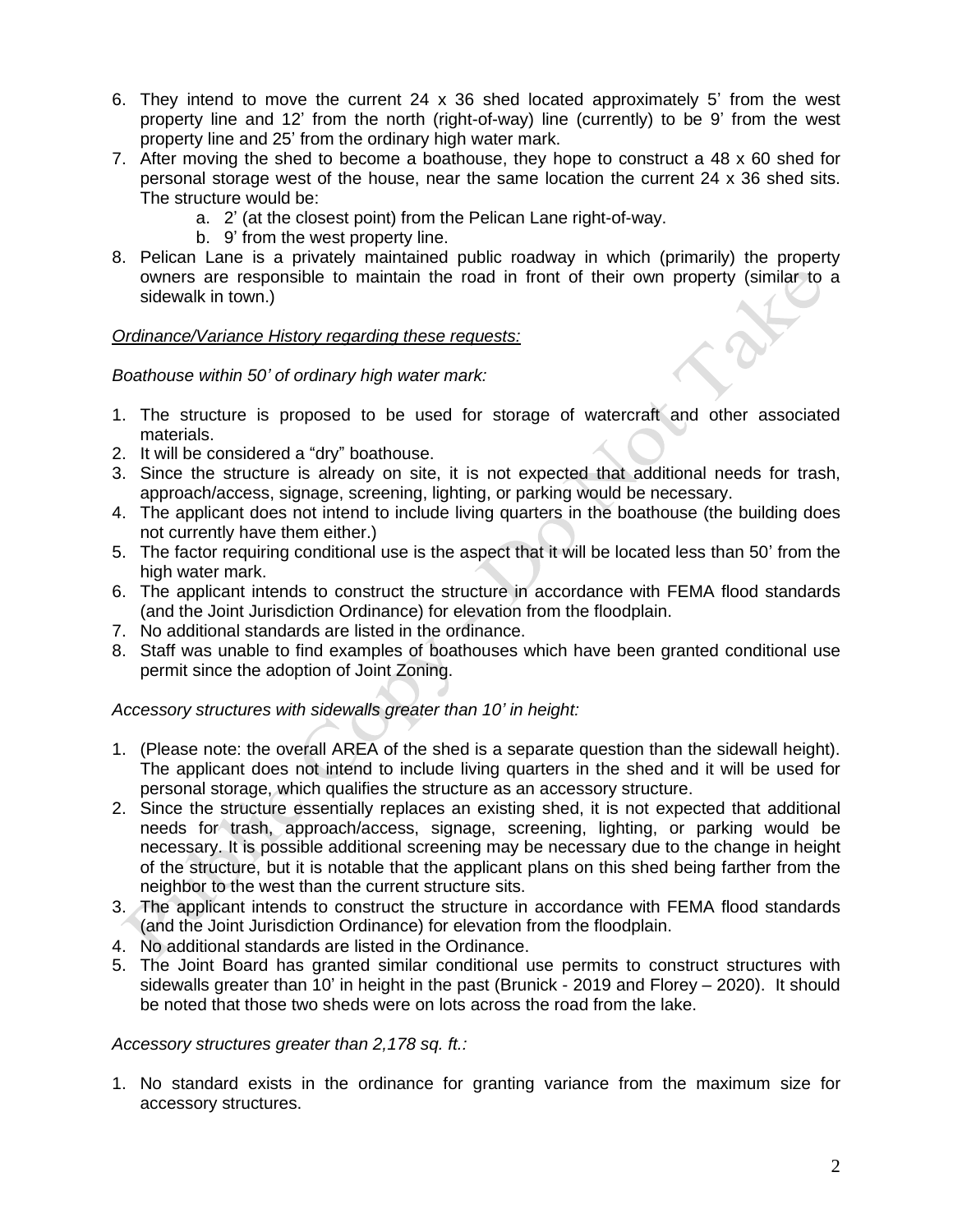- 2. The Board has granted variance to this section in the past (Brunick 2019 and Florey 2020) subject to certain conditions. In both of those cases the shed was on a lot across the road from the lake and the proposed shed was of a size similar to neighboring sheds. The only detached shed close to the same size as this shed is the building already on this lot to be used as a boat house (see previous text.)
- 3. Asking for special consideration regarding the size of the shed should allows the Board to consider the condition that the septic tank for the house/lot be removed and replaced with a sealed holding tank.
	- a. (It should be noted that the Quale's have bought and removed several houses from these lots.)
- 4. If variance is denied, the applicant could construct the same sized accessory structure attached to the house (variances to front yard setbacks may be necessary).

## *6' Side Yard Setback Variance:*

- 1. The Joint Ordinance requires a setback of 15' on lots with a septic tank on a lot; and a setback can be decreased to 8' if the lot includes a sealed holding tank or central sewer collection system.
- 2. The request is to locate the shed and boathouse farther from the west property line than current accessory structures sit.
- 3. The request meets setbacks (for side yards) in the City of Watertown.
- 4. Setbacks render 71% of the lot unbuildable. The entire lot is currently located within the floodplain (the house was constructed according to floodplain requirements.)
- 5. The Board has granted variance but used scrutiny on lots with similar amounts of the lot covered by setbacks.
- 6. The same sized shed could be constructed 15' from the house and meet the sideyard setback.
- 7. It is recommended that approval of a side yard setback variance be subject to removal and replacement of the septic tank with a sealed holding tank for the residence/wastewater needs.

# *28' Road Front Setback Variance:*

- 1. The variance granted in 2014 does not extend to the location sought for variance here.
- 2. The request is to locate the shed as far from the right-of-way as the current residence.
- 3. Other structures are located the same distance from the right-of-way and the Board has a history of granting variance to be up to the property line (for attached accessory structures or) residences.
- 4. Setbacks render 71% of the lot unbuildable. The entire lot is currently located within the floodplain (the house was constructed according to floodplain requirements.)
- 5. The Board has granted variance but used scrutiny on lots with similar amounts of the lot covered by setbacks.
- 6. If the variance is denied the structure could be constructed east of the house due to the variance issued in 2014.
- 7. The Board has the ability to approve the variance but limit its scop to the legal description where the house and future shed sit (eliminating the variance on the vacant lot portion of the lot east of the house.)
- 8. Allowing variance to the front yard setback on this portion of the lot allows the Board to consider the condition that the septic tank for the house/lot be removed and replaced with a sealed holding tank.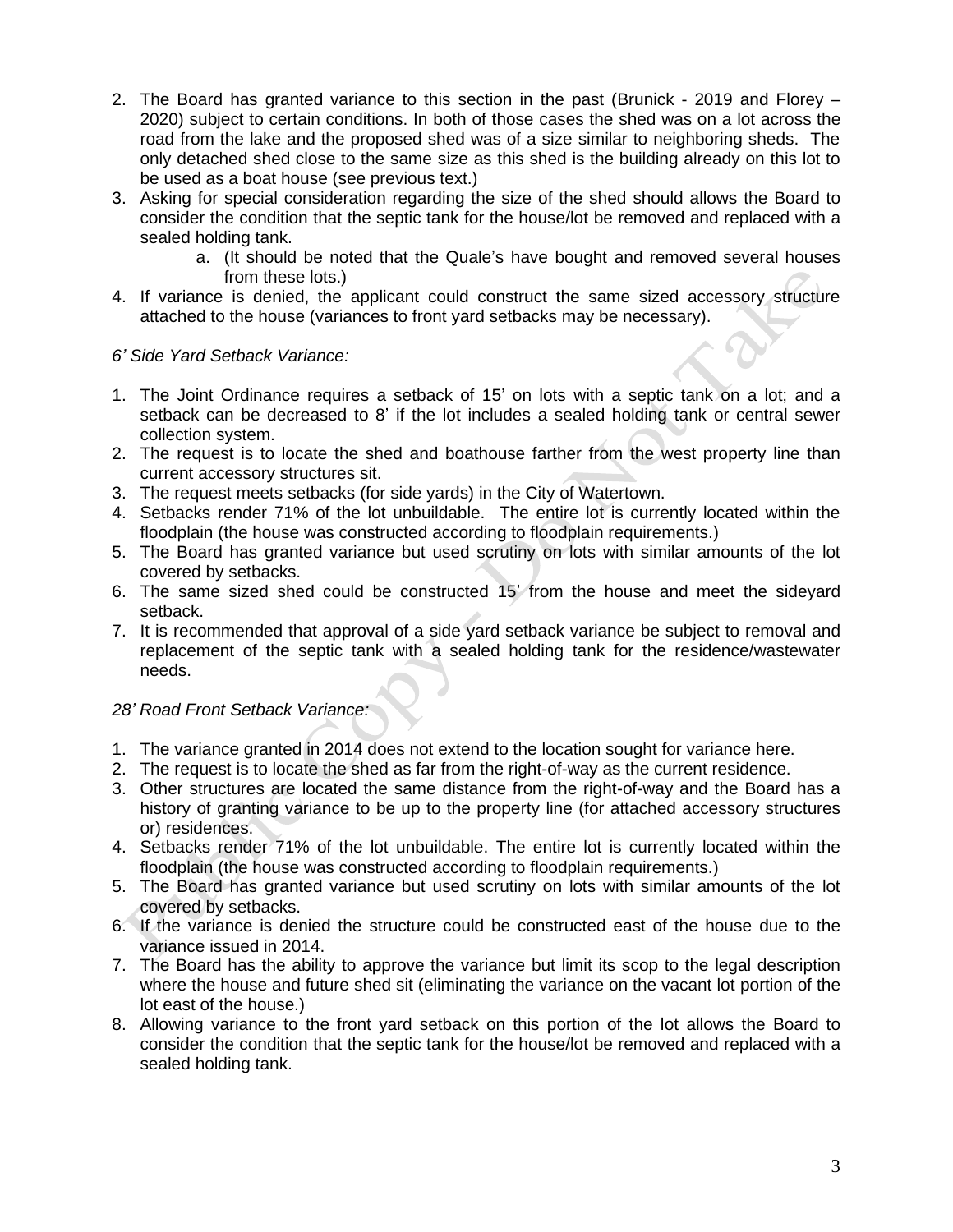### *Staff Recommendation*:

The Quale's have 5 different but related requests. Since the lot is buildable (and has) a house on which was permitted to keep the septic tank for the time being, additions to the house which comply with the ordinance, and accessory structures which comply with the ordinance may be constructed with little justification for change to sewer requirements. Further, this board has very little justification to deny the conditional use permits for the boathouse less than 50' from the OHM and the tall shed as long as the applicant agrees to build to flood requirements and no sewer services are expected to be added to the buildings. However, granting a permit to add another connection to the septic tank or seeking to build something outside the parameters of the ordinance or past decisions of the Board with regard to this property give the Board the ability to revisit the question of a holding tank vs a drainfield. Specifically one of the requests can be remedied by replacing the septic tank with a holding tank.

### *Staff Recommendation*:

- *Conditional Use Permit – Boathouse within 50' of the Ordinary High Water Mark:* The Board could approve the request, deny the request, or postpone the request. If the proposal meets the conditions listed in ordinance prohibiting the use for dwelling purposes and building to floodplain requirements, not additional conditions are recommended.
- *Conditional Use Permit – Accessory Structure with Greater than 10' Sidewalls:* The Board could approve the request, deny the request, or postpone the request. Staff can cite no need for conditions, nor reason for denial of this conditional use.
- *Variance – Accessory Structure Greater than 2,178 square feet:* The Board could approve the request, deny the request, or postpone the request.
	- The request could be approved based upon the following findings
		- a. The applicant has removed multiple structures from this lot.
		- b. The Board has granted variance to this section in other portions of the Lake Park District on this lake.
		- c. The Board determines this use will meet the intent of the zoning ordinance, comprehensive land use plan, and Lake Park District provided:
			- 1. Applicant agrees to replace the septic tank used for private wastewater on this lot with a sealed holding tank on or before June 27, 2025.
			- 2. The structure is not used for dwelling purposes.
			- 3. The structure is not used for any purpose other than accessory storage of personal items owned by residents of the lot.
	- The request could be denied on the basis that there is no hardship unique to this property that is not a result of actions of this or previous property owners.
		- a. Previously issued variances to this section were for lots not adjacent to the lake and in cases where the proposed structure was of a size similar to neighboring detached structures.
		- b. Therefore the literal interpretation of this rule does not deprive the applicant of rights commonly enjoyed by other properties in this district.
- *Variance – 6' (West) Side Yard Variance:* The Board could approve the request, deny the request, or postpone the request.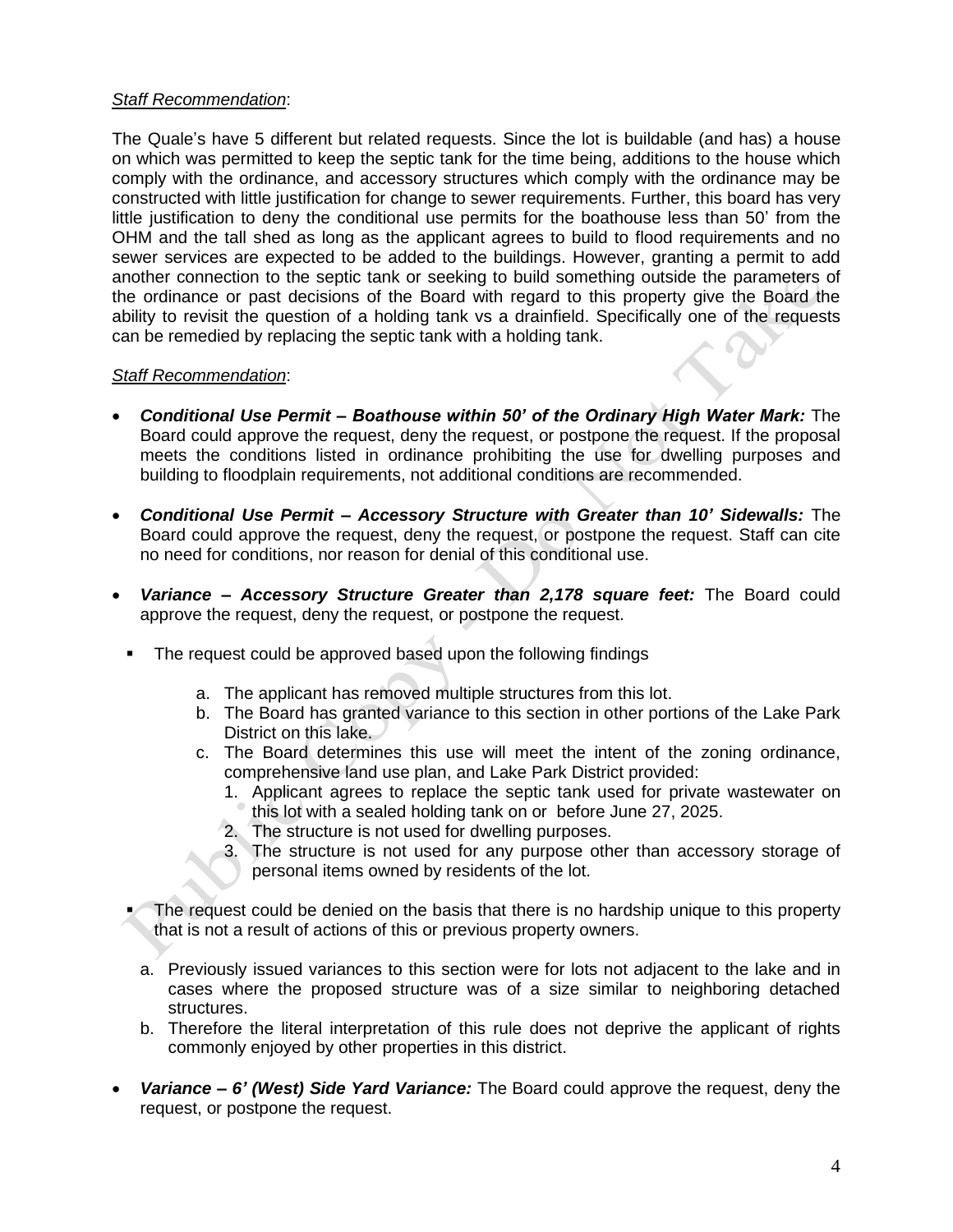- The request could be approved based upon the following findings
	- a. The proposed uses seeking this setback are both conditional uses for which the Board has the authority to establish setbacks which are more or less than the established setbacks for the districts.
	- b. The existing structures will be removed, but currently are located closer to the lot line than proposed with this variance. Further, the Board has a history of granting side yard variances in this neighborhood under similar circumstances.
	- c. Coverage of over 70% of the lot with setback area presents a unique hardship which warrants consideration for relaxation of the setback requirements.
	- d. The Board determines this use will meet the intent of the zoning ordinance, comprehensive land use plan, and Lake Park District provided:
		- 1. Applicant agrees to replace the septic tank used for private wastewater on this lot with a sealed holding tank on or before June 27, 2025.
- The request could be denied on the basis that there is no hardship unique to this property that is not a result of actions of this or previous property owners.
	- a. The structures currently located less than 15' from the property line are nonconforming and nonconforming structures should not be the basis for granting variances.
	- b. There is sufficient space to place these buildings on the lot without needing variance to the side yard setback.
	- c. Therefore the literal interpretation of this rule does not deprive the applicant of rights commonly enjoyed by other properties in this district.
- *Variance – 28' (Road Side) Front Yard Variance:* The Board could approve the request, deny the request, or postpone the request.
	- **The request could be approved based upon the following findings** 
		- a. The proposed use seeking this setback is a conditional use for which the Board has the authority to establish setbacks which are more or less than the established setbacks for the districts.
		- b. In 2014 the Board granted variance to allow the same setback for the residence on this lot. The applicant is seeking to extend the same setback to the adjacent lot which they bought after that variance was granted.
		- c. The Board has a history of granting setbacks as low as 0' adjacent to Pelican Lane.
		- d. Coverage of over 70% of the lot with setback area presents a unique hardship which warrants consideration for relaxation of the setback requirements.
		- e. The Board determines this use will meet the intent of the zoning ordinance, comprehensive land use plan, and Lake Park District provided:
			- 1. Applicant agrees to replace the septic tank used for private wastewater on this lot with a sealed holding tank on or before June 27, 2025.
			- 2. The Front Yard setback variance replaces the previously granted variance  $(2014)$  and is limited to only lots  $17 - 19$ .
	- The request could be denied on the basis that there is no hardship unique to this property that is not a result of actions of this or previous property owners.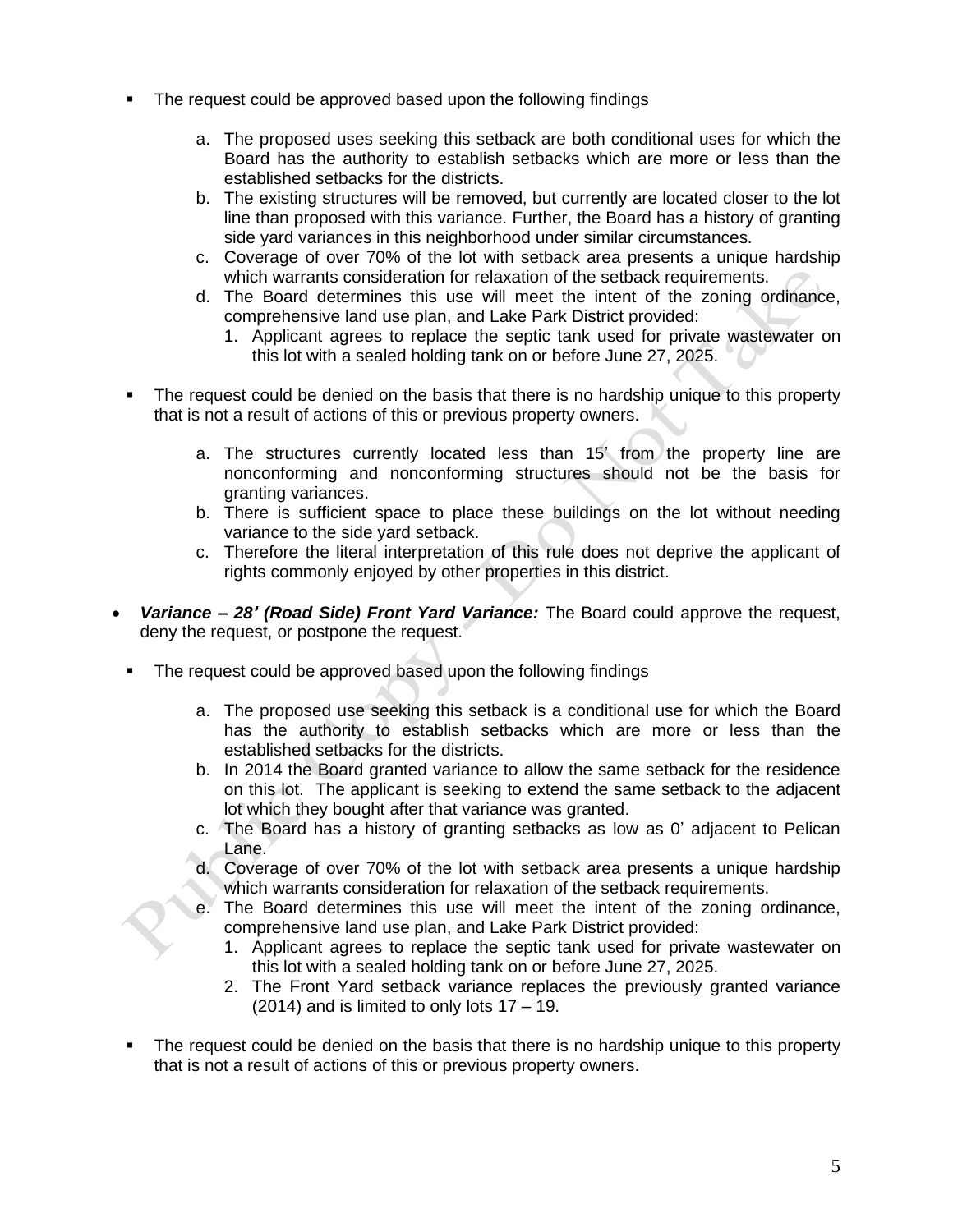- a. The previously granted variance does not obligate the Board to grant the variance on this lot for a use which may have a need for greater setbacks than a residential garage.
- b. The shed could be placed east of the existing house without granting an additional variance.
- c. Therefore the literal interpretation of this rule does not deprive the applicant of rights commonly enjoyed by other properties in this district.

 $\hat{\phantom{a}}$ 

6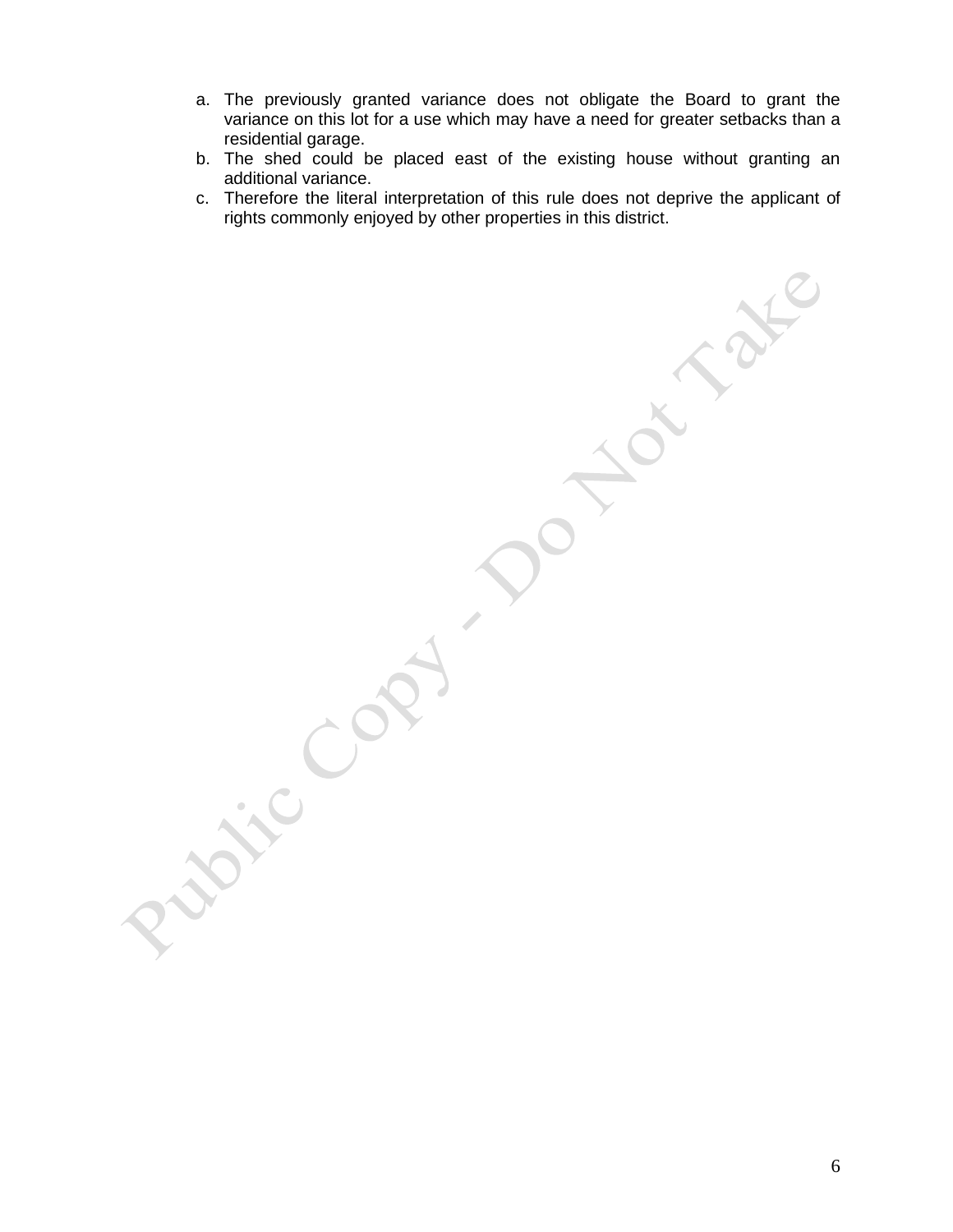## **CODINGTON COUNTY BOARD OF ADJUSTMENT**

## **ITEM #1 CONDITIONAL USE PERMIT**

### **Applicant: Tim and Lacey Grabow Living Trust**

#### **Owner: Jeff and Lynae Grabow Living Trust**

**Property Description**: a portion of Government Lot 3 less N1,236' and Government Lot 4, and E1/2 of the SE1/4, less the N1,236' and Lot 1 Beskow Farm Addition in the E1/2 and the SE1/4, Section 17-T119N-R52W of the 5<sup>th</sup> P.M, Codington County, South Dakota, to be known upon Platting as Tim and Lacey Grabow Addition (Germantown Township).

## **Action Items – Conditional Use Permit – Existing farmstead exemption "B" (3.04.02.44)**

### **Zoning Designation:** Agricultural

**Request:** The applicant seeks Existing Farmstead Exemption to create a lot with less than 35 acres on the same legal description as an existing farmstead.

### **History/Issue(**s):

- 1. The Applicant seeks to establish building rights at the site of an existing farmstead.
- 2. The property has remained a base for farming operations since prior to 1976 was lived in until recently.
- 3. Codington County's Zoning Ordinance does allow for variance from the 35 acre-minimum lot requirement if the lot is determined to be an existing farmstead which contains at least five acres and thereby affording building rights.
- 4. The parcel contains an existing farmstead as defined by the Codington County Zoning Ordinance.
- 5. Staff recommendation **(Conditional Use Permit)** –*Existing Farmstead Exemption*-Approve request because 1) The lot does contain at least five acres which meets the terms of the Ordinance. 2) The Zoning Officer after review of anecdotal information, records and site-visit has determined that this parcel is under contiguous ownership of an existing farmstead/residential site prior to October 26, 1976. If approved it should be done so on the following conditions:
	- a. that the applicant shall plat a lot of at least five (5) acres in accordance with the Codington County Subdivision Ordinance.

## **ITEM #2 CONDITIONAL USE PERMIT**

### **Owner/Applicant: Ada Hemstock by Elka Lamberson (Power of Attorney) / Transferred to Rock Arnold during application period.**

**Property Description**: West 72 Rods of the South 40 Rods of the Southeast Quarter, Section 11-T116N-R55W of the 5<sup>th</sup> P.M, Codington County, South Dakota (Henry Township).

## **Action Items – Conditional Use Permit – Existing farmstead exemption "B" (3.04.02.44)**

#### **Zoning Designation:** Agricultural

**Request:** The applicant seeks Existing Farmstead Exemption to create a lot with less than 35 acres on the same legal description as an existing farmstead.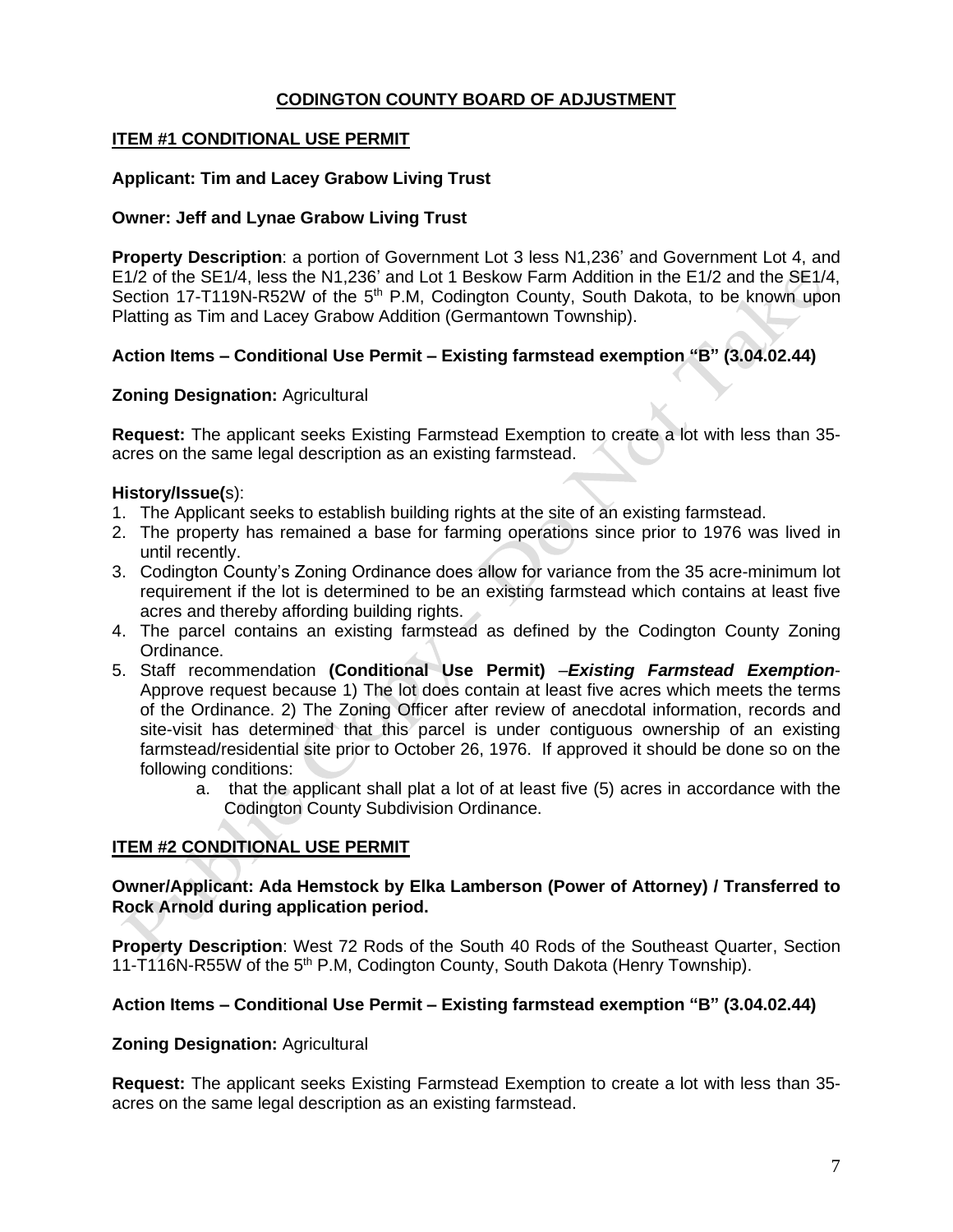# **History/Issue(**s):

- 1. The Applicant seeks to establish building rights on the previously created (prior to 2004) 18 acre lot.
- 2. The property has remained a base for farming operations since prior to 1976 was lived in until recently.
- 3. Codington County's Zoning Ordinance does allow for variance from the 35 acre-minimum lot requirement if the lot is determined to be an existing farmstead which contains at least five acres and thereby affording building rights.
- 4. The parcel contains an existing farmstead as defined by the Codington County Zoning Ordinance.
- 5. Staff recommendation **(Conditional Use Permit)** –*Existing Farmstead Exemption*  Approve request because 1) The lot does contain at least five acres which meets the terms of the Ordinance. 2) The Zoning Officer after review of anecdotal information, records and site-visit has determined that this parcel is under contiguous ownership of an existing farmstead/residential site prior to October 26, 1976.

# **ITEM #1 VARIANCE**

## **Owner/Applicant: Lynne and Lana Waege**

**Property Description** The North Half of the Northwest Quarter less strip, and the East Half of Section 35, Township 119 North, Range 51 West of the 5th P.M. (Leola Township), Codington County, South Dakota.

# **Action Item – Variance – 29' Front Yard Setback (3.04.03.3)**

## **Zoning Designation:** Agricultural District

**Request:** The Waege's seek to move a shed from one location to another on the same property but 36' from the 159<sup>th</sup> Street right-of-way.

# **History/Issue(**s):

## *Specifics of Property/Request:*

- 1. The Waege's operate a feedlot as a permitted use at the location of their residence.
- 2. They seek to move an existing shed from the southwest portion of the yard to the northeast part of the yard.
- 3. The shed currently conforms with the setbacks for the Ag District.
- 4. The proposal will move the shed to be located 36' from the 159<sup>th</sup> Street Right-of-way (69' from the center of the road).
- 5. It should be noted that a farmstead tree claim is located along the property line in this same yard to the west; an existing barn is located approximately 69' from the center of 159<sup>th</sup> Street, and a feed bunk is also located the same distance.
- 6. 159th Street is maintained by Leola Township who has not objected to the request.

# *Ordinance/Variance History regarding this request:*

- 1. The zoning ordinance requires a 65' setback from the right of way.
- 2. No record exists of permits for the above referenced shed/barn and feed pad located 69' from the center of 159<sup>th</sup> Street. It's possible those buildings were built when the interpretation of the ordinance allowed ag buildings to be built without a building permit.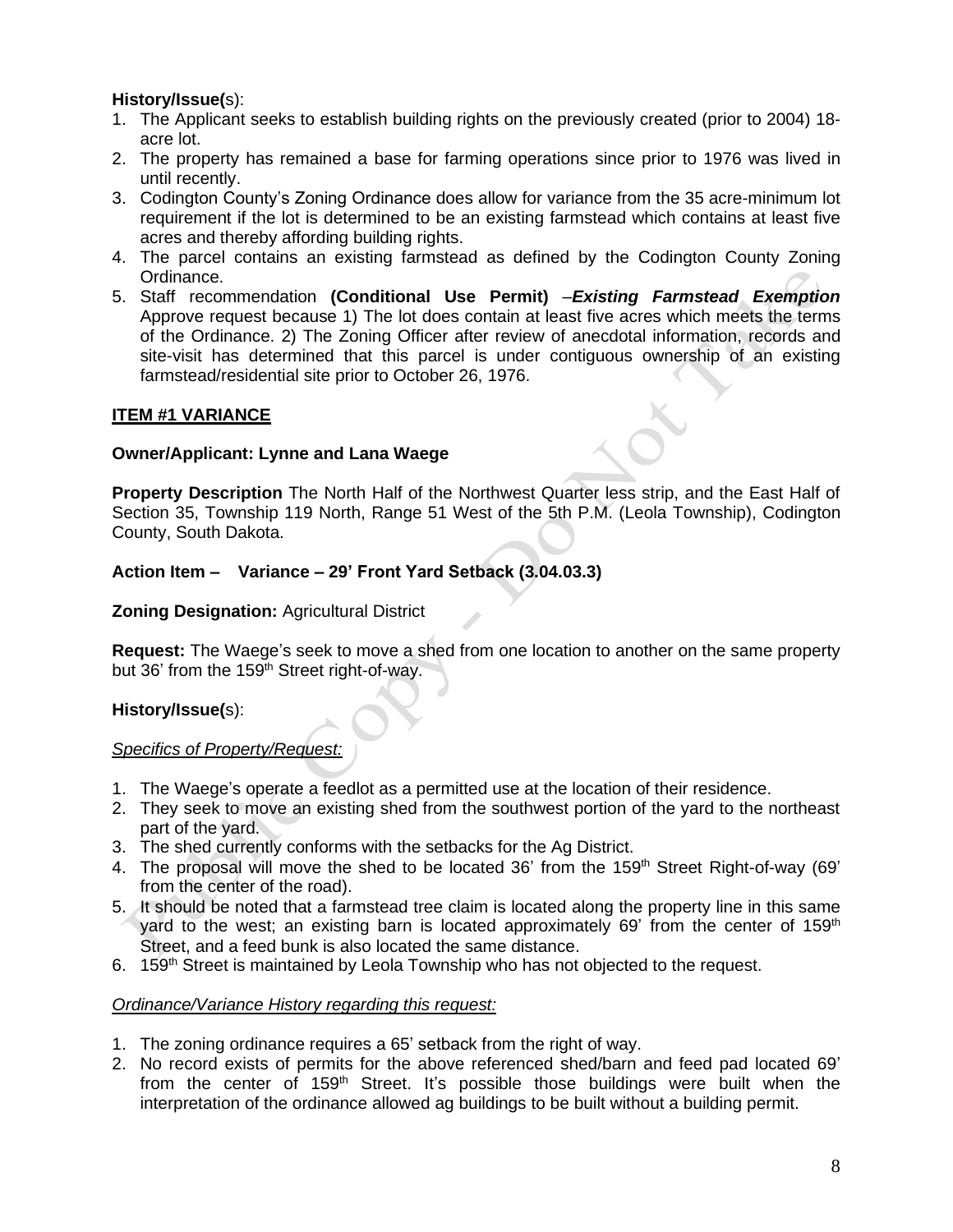- 3. The Board has granted variance to allow Ag Structures to be built in line with other existing Ag Structures on a case-by-case basis.
- 4. There is room to place this shed farther south which would meet the required setback, however the existing farm buildings would still be nonconforming.
- 5. Staff has heard no correspondence from Leola Township regarding this matter.

## *Staff Summary:*

This structure could obviously be placed somewhere on the 300+ acre lot in a manner conforming with the ordinance. The real question here is whether the Board would allow the reconstruction of structures existing on the farm in the same line as this structure. If the Board would be inclined to issue a permit to reconstruct those structures, they should grant the variance for this structure. If it is the inclination that the board would deny that variance, this should be denied too.

## *Staff Summary and Recommendation*:

**Staff Recommendation – 29 foot Variance: Minimum required front yard setback (Section 3.04.03.3)**: The Board may approve, deny, or postpone the request.

- The request could be approved based upon the following findings
	- a. The existence of a shed and shelterbelt in the same yard in-line to the right-of-way with the moved structure.
	- b. Lack of objection from Leola Township.
- **The request could be denied on the basis that there is no hardship unique to this property** that is not a result of actions of this or previous property owners.
	- c. It could be construed that approval of this variance is, in part, due to the presence of nonconforming structures on the lot.
	- d. The configuration and size of the lot is not so unique to necessitate any relaxation of the setback requirement.
	- e. Therefore the literal interpretation of this rule does not deprive the applicant of rights commonly enjoyed by other properties in this district.